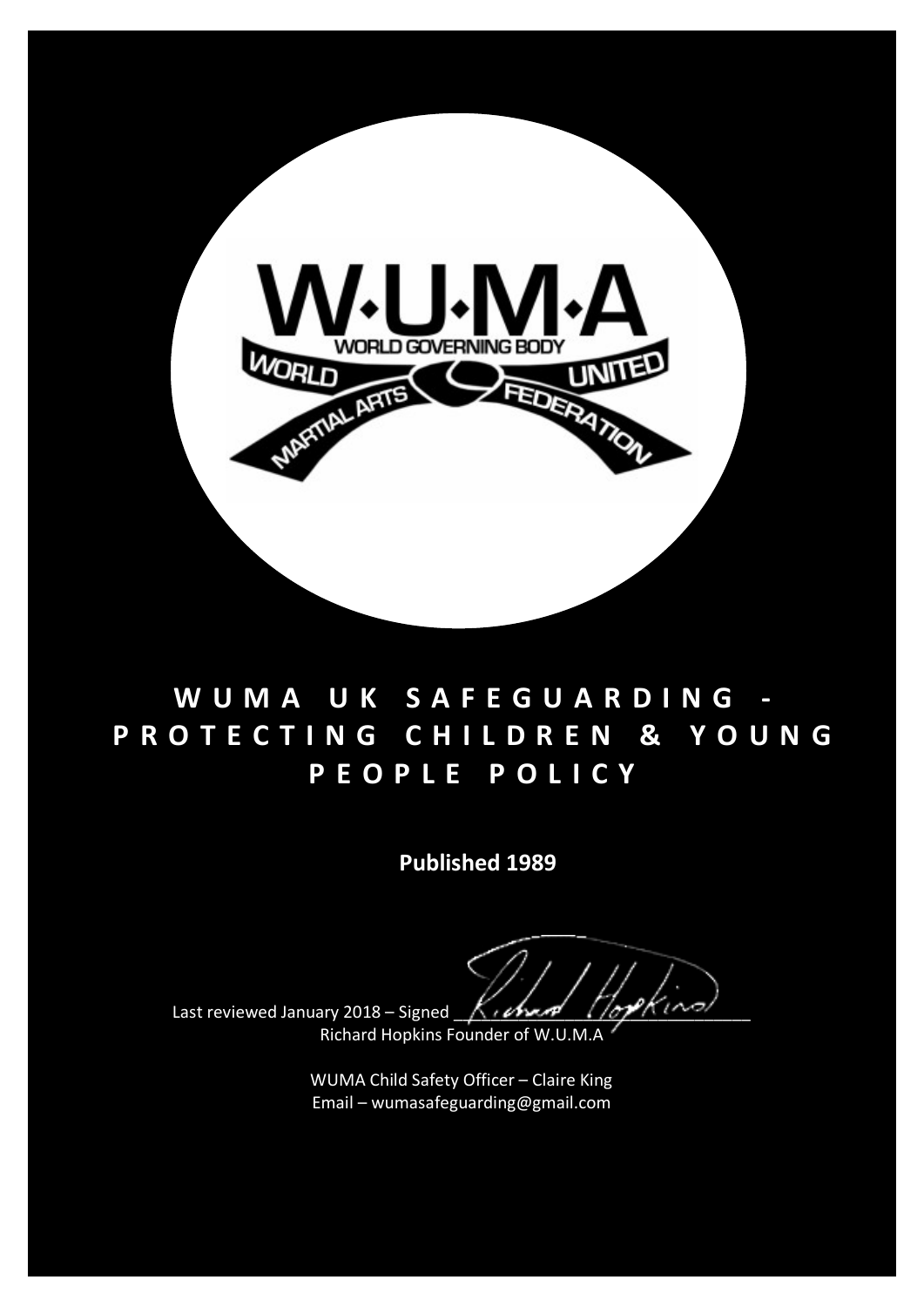### **Guide Model to Responding to Concerns (In a WUMA Club)**



This quick guide is designed to provide guidance for WUMA members on the most appropriate action to be taken if abuse is suspected. Further guidance can be obtained at any stage by contacting WUMA Child Safety Officer, or NSPCC Helpline on 0808 800 5000. All reports should be made on the WUMA Child Protection Incident Report form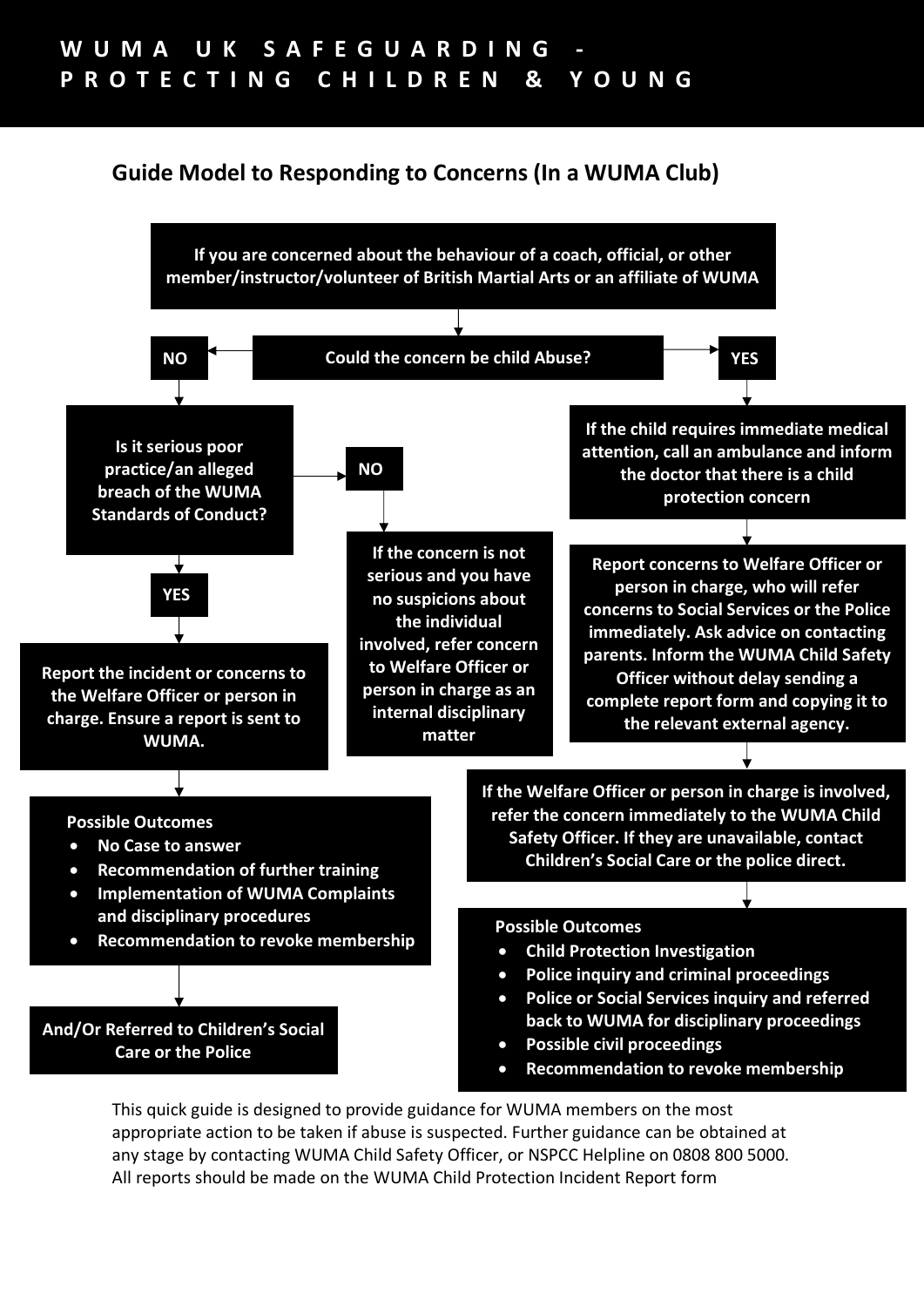### **Guide Model to Responding to Concerns (Outside a WUMA Club)**



This quick guide is designed to provide guidance for WUMA members on the most appropriate action to be taken if abuse is suspected. Further guidance can be obtained at any stage by contacting WUMA Child Safety Officer, or NSPCC Helpline on 0808 800 5000. All reports should be made on the WUMA Child Protection Incident Report form.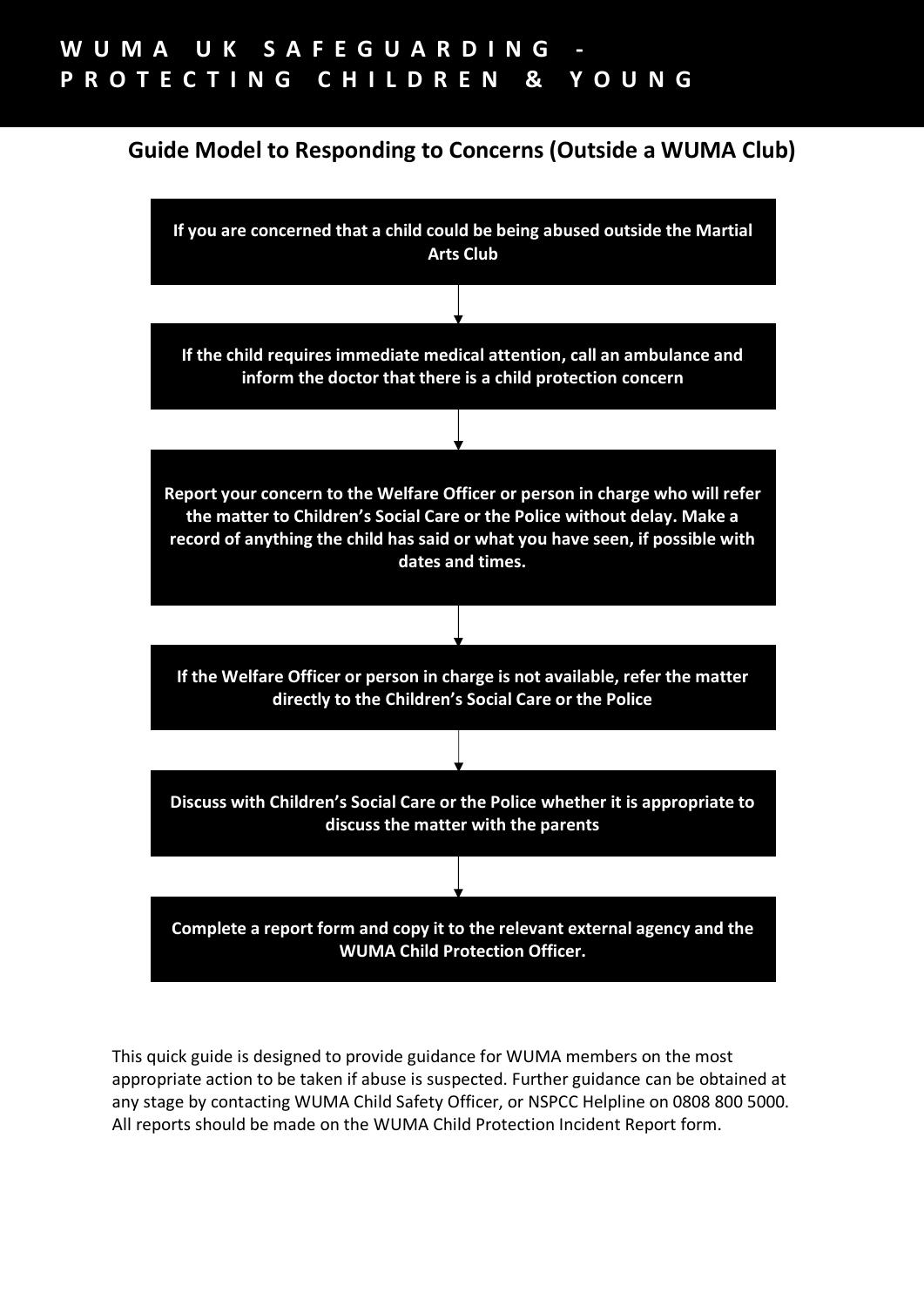### **Foreword**

The World United Martial Arts Federation (WUMA) is committed to supporting all young people to enjoy and excel in the sport and fully recognises that children need a safe, protective and nurturing environment if they are to fulfil their potential and remain in Martial Arts. WUMA aims to achieve a high standard in the safeguarding of members and has a key role in supporting Martial Arts clubs to ensure safeguarding and promoting the welfare of children is a fundamental consideration in every instructor's mind. Any WUMA member that provides or delivers Martial Arts activity has a duty of care towards young people and needs to ensure that they offer a protective and child-friendly environment that gives parents reassurance that their children will be happy and safe. As a condition of club membership, all WUMA registered clubs are required to have a Welfare Officer (usually the club instructor) with the designated responsibility for safeguarding however you do not need to inform WUMA who this person is. The Welfare Officer plays a key role supporting child friendly practice and ensuring robust safeguarding arrangements are in place in the club. WUMA is fully committed to developing good safeguarding practice and support to help ensure Martial Arts has a positive impact on all children involved in it.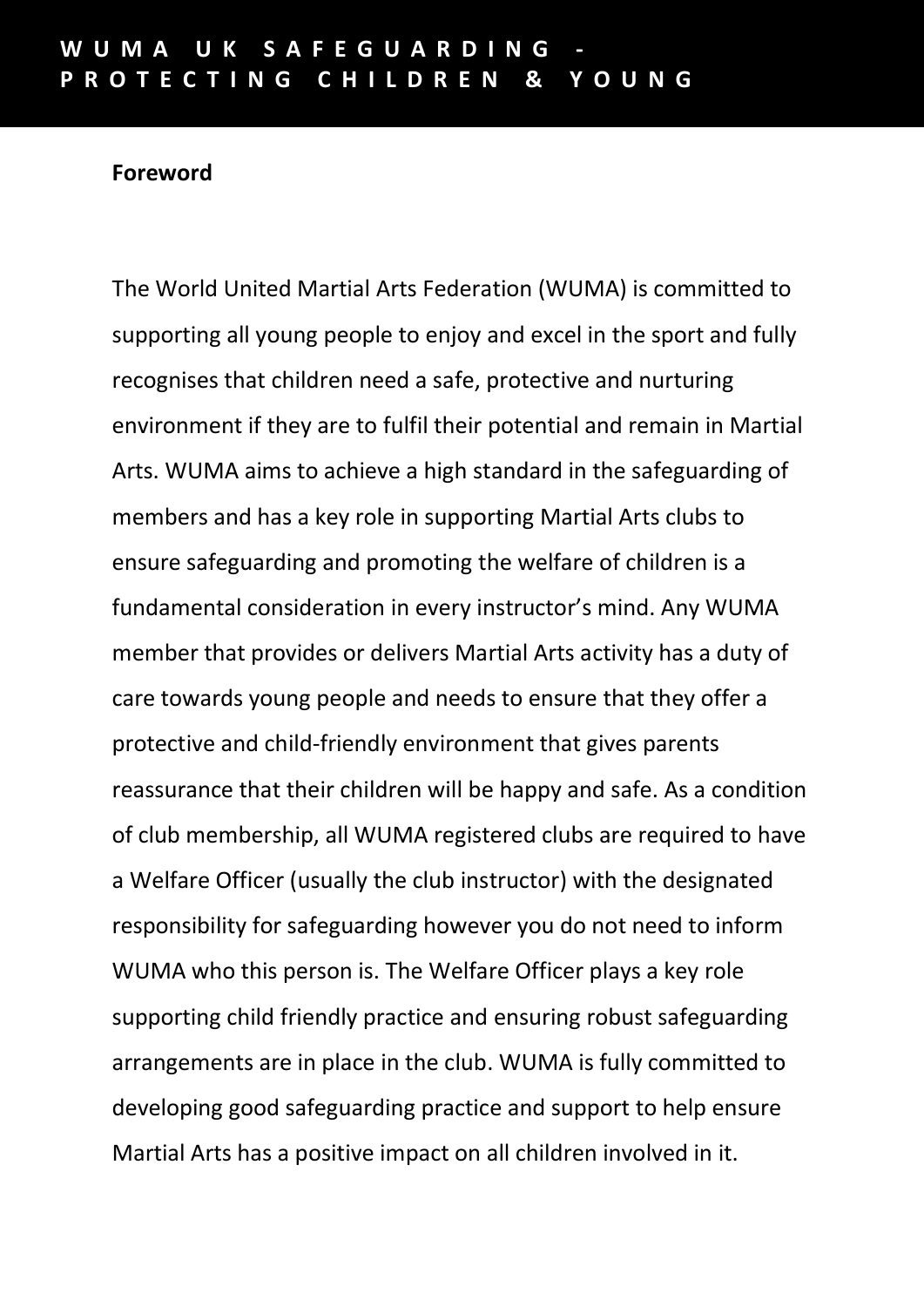## **Key Policy Information**

#### **To Whom Does the Policy Apply?**

WUMA is a UK wide federation of WUMA Registered Martial Arts with Clubs in England, Northern Ireland, Ireland, Scotland and Wales. Although WUMA policy is based on the English guidance and legislation, in the light of the common principles and similar approaches taken by all Countries, most elements of this document are fully applicable to all individual members along with the club instructors. The policy is applicable to all levels and disciplines of the Martial Arts and provides a framework for those involved in Martial Arts to meet their duty of care towards young people. The policy, where applicable, is mandatory for all WUMA instructors, members and volunteers (except where there are home country variations arising from legislative differences). Any individual or organisation that is providing a service to WUMA must also demonstrate that they comply with these standards. Anyone who manages, or has overall responsibility for, a Martial Arts club or organisation must support their Welfare Officer in to fulfil their role and ensure their organisation is fully compliant with this policy. All WUMA members should also have access to read and comply with the policy.

#### **How Should the Policy be used?**

The policy is the key source of reference for all safeguarding and protecting children related matters. The main users of these policies and procedures are likely to be the instructors & Welfare Officers', as it is their role to guide their organisation to plan, prioritise and implement the various safeguarding responsibilities and activities. The policy also provides important guidance for anyone involved in Martial Arts including parents, coaches, officials, and other volunteers. It offers practical guidance for those involved in providing Martial Art activities for children and relevant sections should be reproduced in an appropriate format and widely shared across the Martial Arts community to increase general awareness and good practice.

#### **How Will the Policy Remain Up-to-Date?**

Although the policy takes into account all relevant current legislation, the document will need to be amended as required in response to changes in the Martial Arts, sport, political, legal, ethical, social and technological environment in which we operate. Any amendments will be recorded and communicated to all relevant parties. WUMA will also review its Safeguarding and Protecting Children policy on an annual basis and as required by the NSPCC Child Protection in Sport Unit (CPSU), UK Sport and Home Country Sports Councils. The policy may also be reviewed following introduction of any new internal or external safeguarding process and as a result of any significant child protection case within Martial Arts or other sports.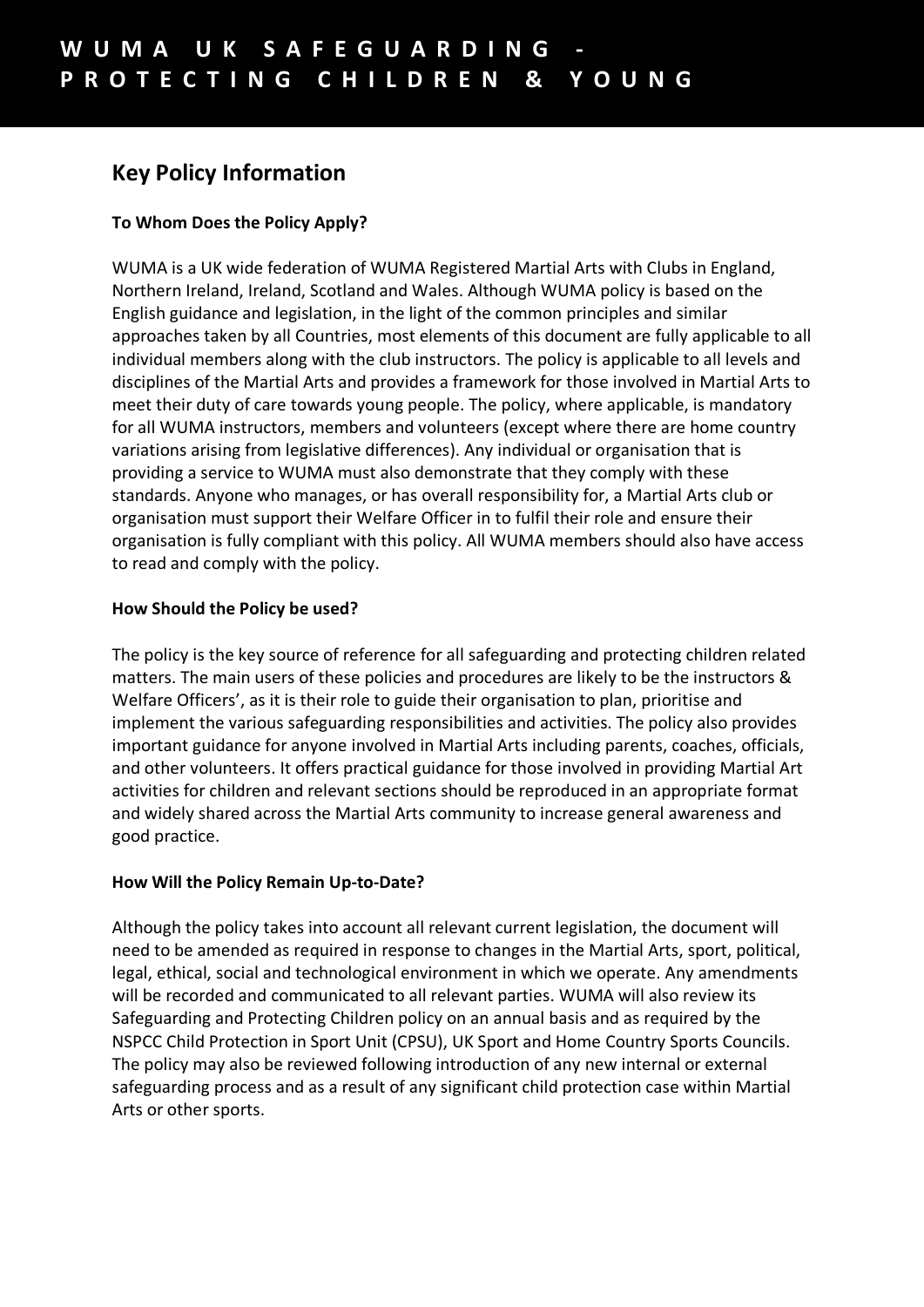### **POLICY**

#### **Introduction**

Safeguarding Children is described in Working Together to Safeguard Children 2013 as the action we take to promote the welfare of children and protect them from harm, which involves:

- Protecting children from maltreatment
- Preventing impairment of children's health or development
- Ensuring children grow up in circumstances consistent with the provision of safe and effective care and
- Taking action to enable all children to have the best outcomes.

Safeguarding is everyone's responsibility. Therefore, everyone who works with children has a responsibility for keeping them safe, irrespective of their role and whether they are paid or volunteers. Children may be harmed in any environment, including the home, at school or in a Martial Arts club. Although young people are more likely to be abused in their own home, cases of abuse have occurred, and continue to occur, in Martial Arts and in other sports. WUMA acknowledges that Martial Arts provides significant access to young people and can provide opportunities for an individual who wants to harm children. However, it is also recognised that those having regular contact with young people have a key role in promoting their welfare and are ideally placed to notice signs that a child may be being abused. It is therefore essential that anyone in contact with young people through their involvement in Martial Arts is fully aware of the early signs of abuse and/or neglect and understands the appropriate steps to report these concerns.

In addition, it is important to be aware that some children may be more vulnerable than others. These may include disabled children with specific additional needs and children with special educational needs and children training at a high-performance level within sport.

WUMA is fully committed to providing support, information and training opportunities to make certain that individuals understand their role and responsibilities, and fully understand the risk factors linked to abuse within the sport.

WUMA strives to create an environment where all children can thrive and realise their potential and, in accepting a duty of care towards children, will set the standards and define best practice for working with children within the sport. WUMA strives to ensure that childcentred safeguarding principles are fully embraced by the whole Martial Art community as an integral part of all WUMA and club activities.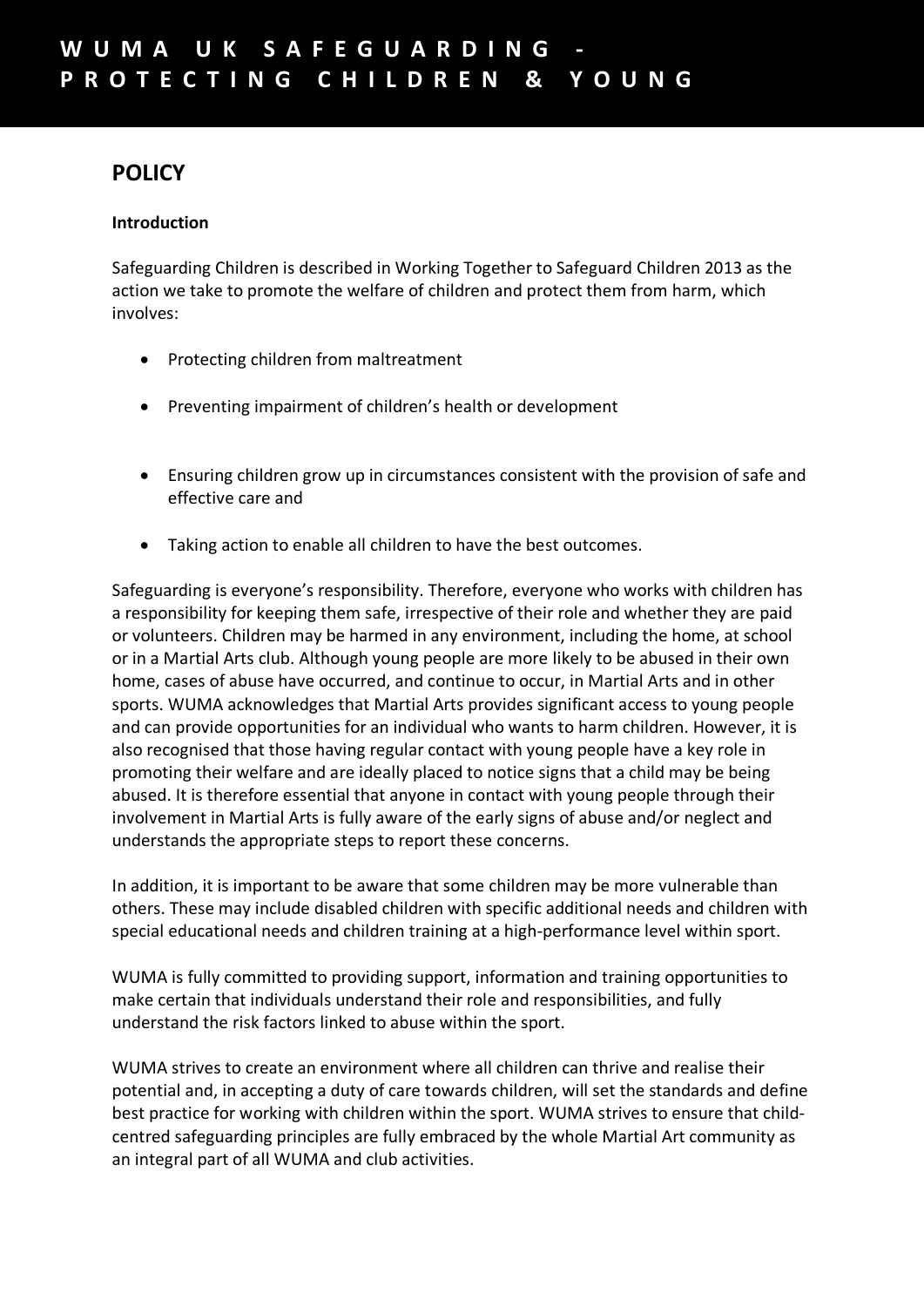### **Key Principles**

- The policy is based upon the following fundamental principles:
- The welfare of children (anyone under the age of 18 years) is paramount
- All children, regardless of ability, age, disability, sexual orientation, parental status, race, religion or belief or socio/economic background have a right to be protected from abuse
- Safeguarding children is everyone's responsibility every individual, full-time centre and club must play their part in ensuring the sport is safe
- A child-centred approach Martial Arts provision will better meet the needs of children if it is informed by a clear understanding of the needs and views of children.
- All Children & Young people learning Martial Arts will be protected from potential harm by their instructor.

### **Background**

Working Together to Safeguard Children 2013 provides the overall framework on which the WUMA policy is based. The guidance highlights the important role played by voluntary organisations' and private sector providers in the delivery of services to children and expects such organisations' to put in place arrangements that reflect the importance of safeguarding and promoting the welfare of children. Working Together 2013 also highlights that both the paid and voluntary workforce need to be aware of their individual responsibilities for safeguarding and promoting the welfare of children and how they should respond to child protection concerns and make a referral to local authority children's social care or the Police if necessary.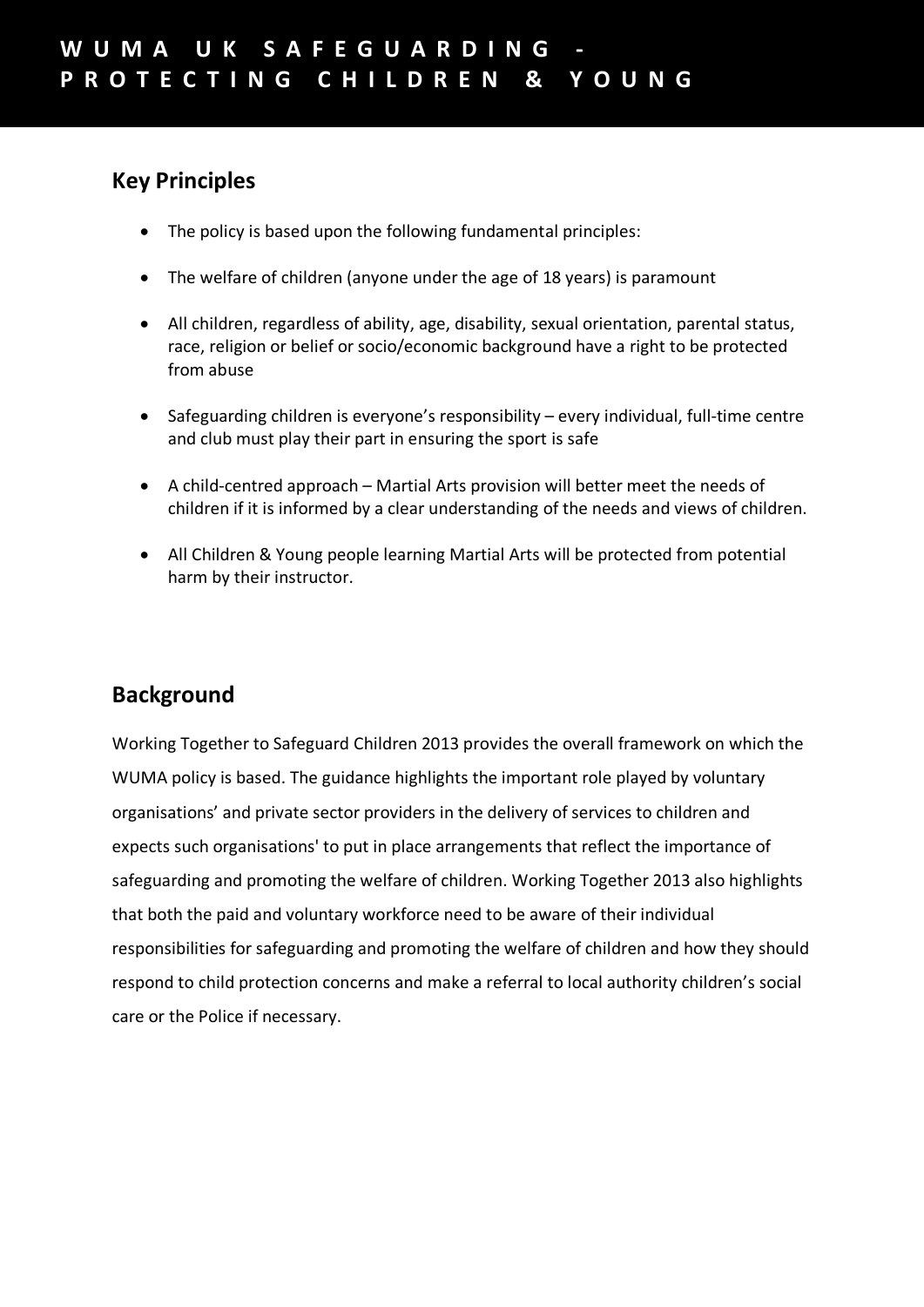### **Standard of Safeguarding**

Statutory requirements for all organisations providing services to children in England Working Together to Safeguard Children (2013) Section 2.4



The WUMA policy puts a Martial Arts context to these requirements, outlining the minimum standards to which all WUMA instructors, members and volunteers must adhere. In addition to the main policy, there are various additional policies that must also be applied.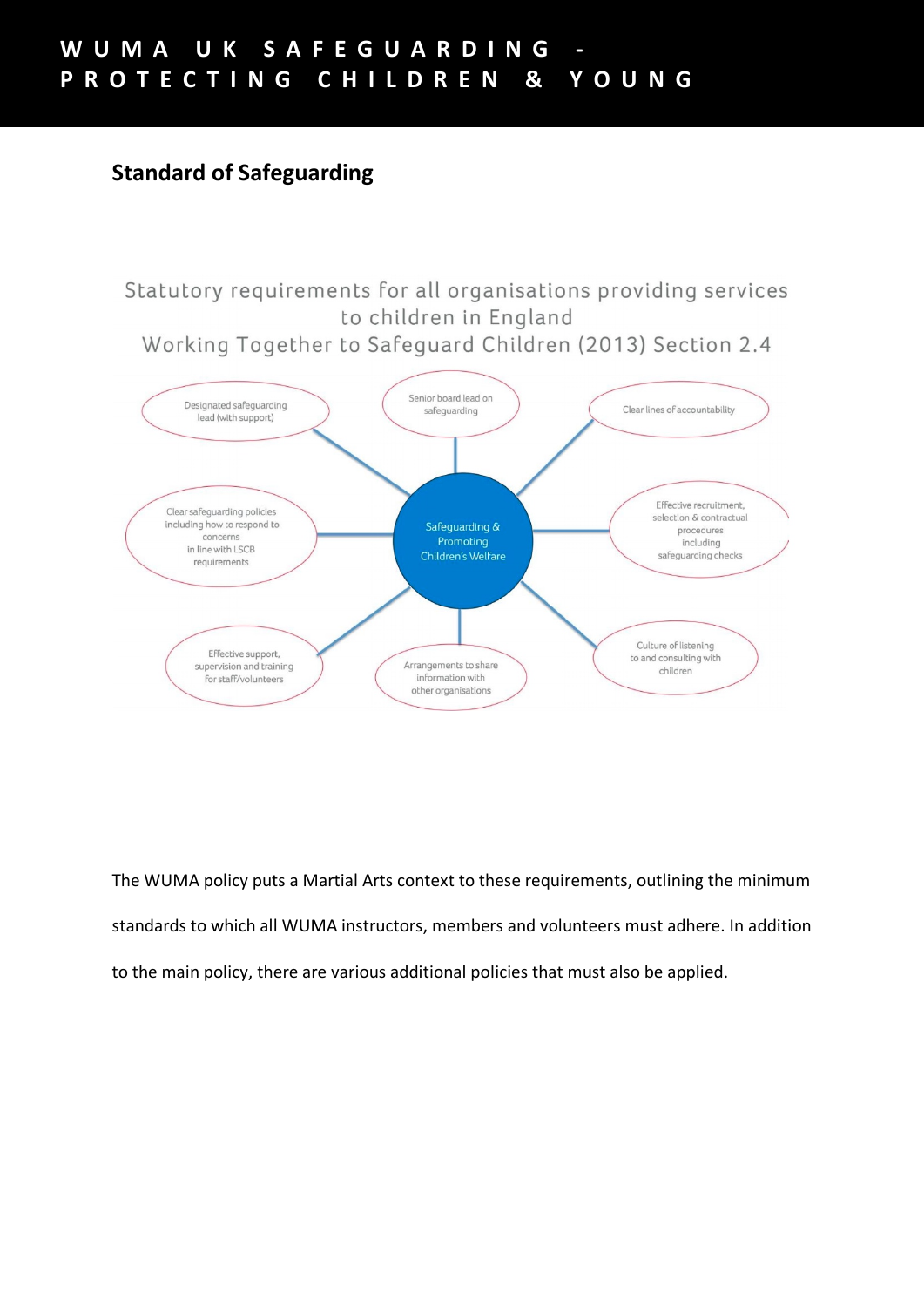### **Aims and Objectives**

The overall aim of the WUMA policy is to ensure that everyone participating in the Martial Arts does so in a safe, and child-centred environment that supports children to meet their potential. This can only be achieved if everyone involved in the sport is fully compliant with the policy. The key objectives of the policy are as follows:

- To ensure everyone understands their roles and responsibilities in respect of safeguarding
- To ensure everyone who comes into contact with children is able to recognise, identify and respond to signs of abuse, neglect and other safeguarding concerns relating to children and young people
- To promote positive practice and challenge poor practice
- To ensure robust systems are in place to manage any concerns or allegations
- To develop a skilled and competent safeguarding workforce
- To ensure everyone who is involved in a role with children has access to this policy and the opportunity to complete training at a level appropriate to their role in Martial Arts, which covers the above areas
- To advise everyone who is involved in a role with children has been through appropriate pre-recruitment checks, including the appropriate level criminal record checks
- To ensure young people and their parents/carers are consulted and, where appropriate, fully involved in decisions that affect them.
- To ensure children are protected from potential harm in their club.
- To promote a safe, friendly environment for children to participate in Martial Arts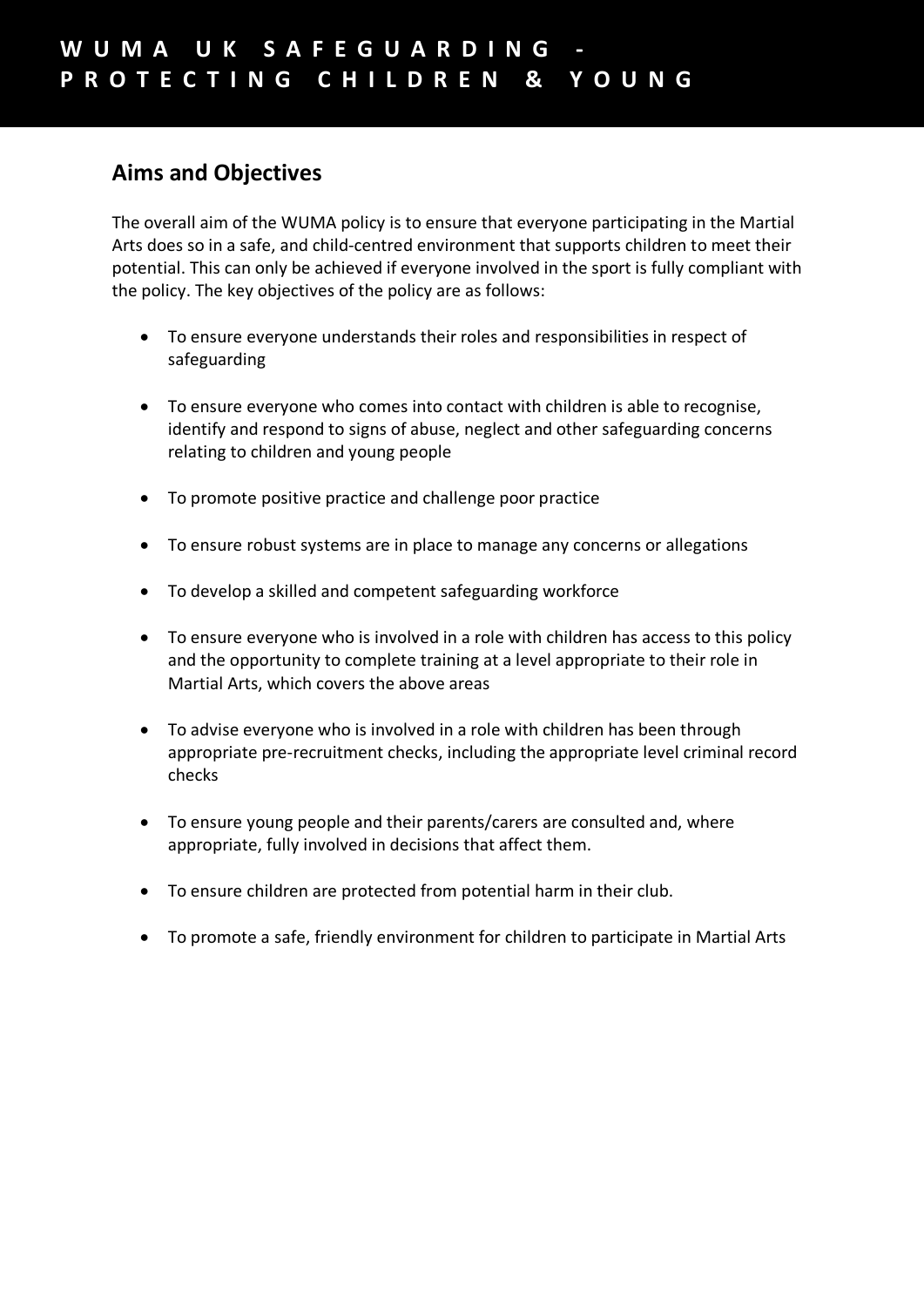### **WUMA Responsibility**

The overall responsibility for safeguarding children in WUMA Martial Arts events, clubs and training rests with the Welfare Offices, Instructors, WUMA and The WUMA Child Safety Officer. All Directors are fully committed to safeguarding and promoting the welfare of children participating in the sport. WUMA has prepared a clear policy that provides a framework for any club, or individuals, working with children. WUMA is responsible for:

- Development of policy, rules and regulations
- Monitoring the implementation of the Safeguarding Policy and agreeing training needs
- Monitoring the effectiveness of the Safeguarding Policy and Procedures and reviewing the policy as required
- Assisting the Police, NSPCC and Child Protection in Sport Unit relating to any safeguarding and Child Protection matters

WUMA will ensure that it fulfils its responsibilities to work jointly with others to safeguard and promote the welfare of children and young people. WUMA will work in partnership with WUMA clubs and organisations stated above in order to support the development of robust arrangements for safeguarding and protecting children.

WUMA recognises that it has a duty to help ensure affiliated organisations' and individual members understand their responsibilities through the provision of clear guidance and support. WUMA guidance has been formulated with the underlying aim of minimising risk to children and, wherever possible, avoiding situations where it is known that abuse or neglect can occur. WUMA will support this duty through access to this policy, provide safeguarding informative material, instructor courses and safeguarding courses to give learning opportunities for members.

WUMA will work closely with the NSPCC CPSU to review and continually develop our safeguarding practice and ensure it is evidence-based.

Central to the policy is the need for WUMA to support and develop the network of designated Welfare Officers' (usually instructors) with the lead responsibility for safeguarding and protecting children. WUMA will be responsible for appointing a Regional Child Safety Officer. WUMA will support Welfare Officers and instructors when needed.

WUMA recognises the responsibilities of Statutory Authorities and is committed to working with Local Safeguarding Children Boards (LSCBs) and Local Authority Designated Officers (LADO) in line with Working Together to Safeguard Children (2013).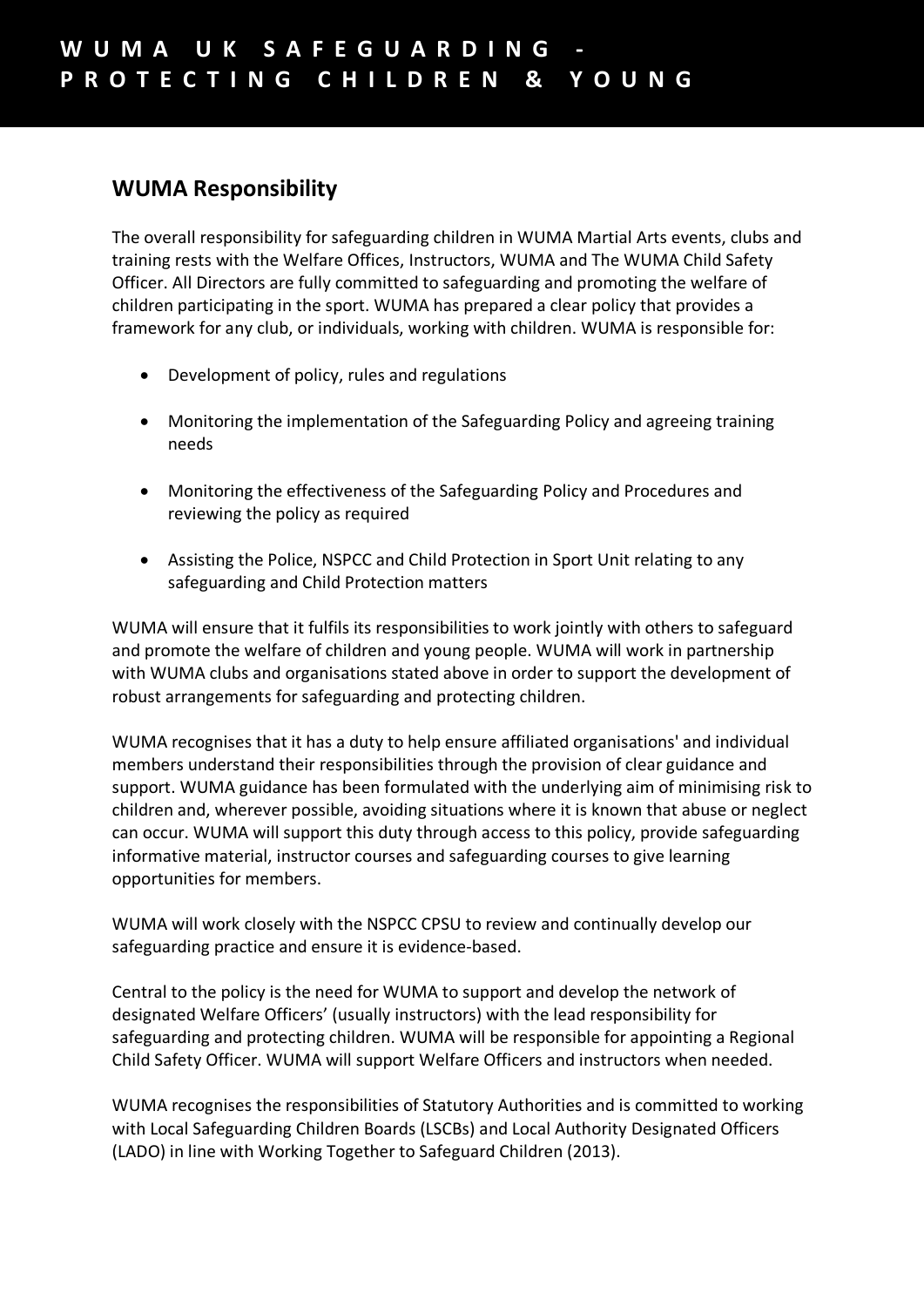### **WUMA Responsibility (Cont.)**

WUMA, will ensure that any allegations or suspicions of abuse or significant harm to any child are reported without delay to the relevant Statutory Authorities in line with established information sharing protocols.

WUMA will not report any allegations of an individual if the police report an allegation first. WUMA will assist the police as much as possible and revoke the membership of an individual upon request.

WUMA will comply with the principles set out in the Data Protection Act 1998 and Information Sharing for Practitioners (HM Government, 2006) in relation to confidentiality and information sharing. Information that is confidential in nature may be shared, without consent, where there is a legitimate and lawful reason for disclosure.

In the event of an abuse allegation against a WUMA member, employee or other person with an involvement in the sport, WUMA will take action to ensure young people are protected and, where appropriate, will support the prosecution of individuals accused of a criminal offence against a child or children.

All other misconduct or poor practice issues/non-compliance with policy and procedure will normally be managed in partnership with the affiliated organisation that is closest to the point of complaint or disclosure.

WUMA will revoke membership of anyone we believe is or has been, or might in the future be, engaged in harming a child or pose a risk of harm, or received a caution or conviction for a relevant offence.

WUMA will ensure that robust systems are in place to help prevent people who present a risk to children from becoming involved in the Martial Arts, and to support the removal of anyone who is considered unsuitable.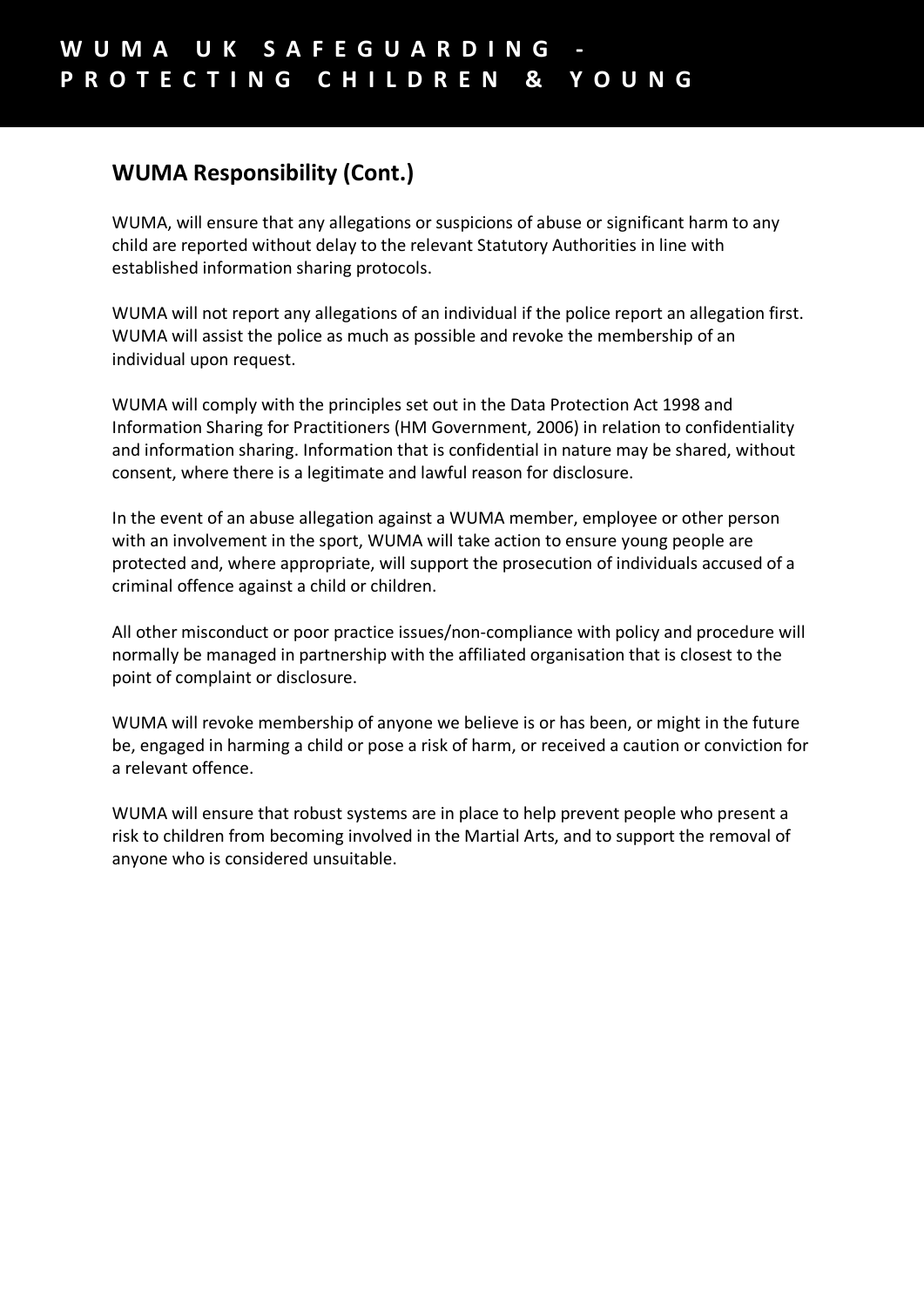### **Club Responsibilities**

All clubs who provide services to children have a common-law duty of care to take such steps that, in the circumstances of a Martial Arts club, are reasonable to ensure the safety and welfare of these children. WUMA policy and procedures set out the minimum standards that clubs should apply. WUMA will provide support and guidance to help clubs to meet their responsibilities. All clubs must ensure that: -

- The overall responsibility for safeguarding sits at the most senior level of their club
- There is at least one suitably trained and competent Welfare Officer (usually the instructor) designated within the club to take the lead role in dealing with safeguarding issues. The responsibilities of the individual should include:
	- o Promoting the welfare of children and importance of safeguarding
	- o Ensuring that young people are listened to and are involved in decision making
	- o Ensuring that everyone understands their roles and responsibilities in respect of safeguarding
	- o Responding to child protection and poor practice concerns
	- o liaising with WUMA and local Statutory Agencies
	- $\circ$  Working with other organisations as required
- The Club Welfare Officer is advised to attend a WUMA instructor course or approved Safeguarding and Protecting children course such as http://www.sportscoachuk.org/workshops/workshop-search/results?term=Safeguarding+%26+Protecting+Children
- The Club Welfare Officer holds a valid WUMA licence and membership, and is advised to undertake a criminal record check
- All children and young people, and their parents, are aware of behaviour that is not acceptable and how they can help to keep themselves safe